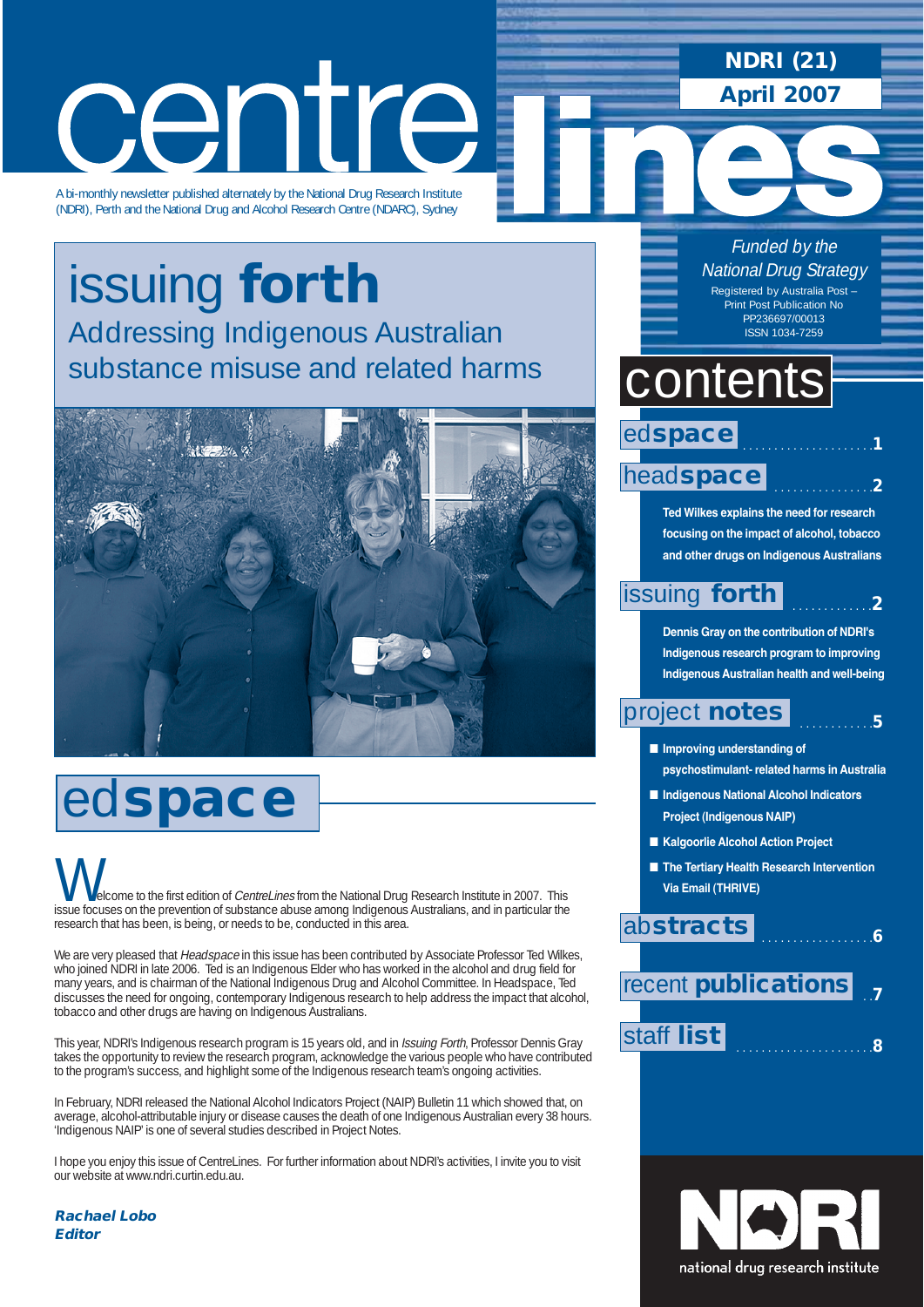# centre lines

# head**space**

### Drug research: What's in it for Indigenous Australians?

Alcohol and other drugs are misused by some Indigenous Australians to such an extent that personal health is diminished considerably and in many instances the impact on family, friends and the Indigenous community creates trauma and adversity that inevitably burdens the whole community.

Indigenous elders are aware that drug misuse is also impacting on culture. The lure of Indigenous men and women from rural and remote parts of Australia to towns and places where alcohol and drugs are easy to access is most disconcerting. These people might be called transients but in many cases end up living more or less permanently as 'fringe dwellers' or 'on the margins'. Regardless, in the affluent country that Australia is, this is totally unacceptable. Similarly in large towns and cities the attraction of Indigenous youth and others to city nightlife means exposure to alcohol and drugs.

Not only does alcohol and other drug misuse impact on the social fabric of our community but acquiring funding and resources to deliver appropriate intervention, prevention and treatment services is an ongoing challenge.

And alcohol and drug misuse is not a misery that only belongs to Indigenous Australians. In fact, many non-Indigenous Australians hide from the fact that alcohol and tobacco are life-threatening drugs. It belongs to us all.

Indigenous alcohol and other drug misuse is part of a complex matrix that includes ill-health and poverty. We need to address this, but there are many questions that need to be answered. For example, even though the proportion of Indigenous Australians who consume alcohol is lower than that among other Australians, the impact of binge drinking is of major concern. Are other drugs also being consumed in a binge manner, and if so what are the consequences? What are the most appropriate interventions? How can we best address the social determinants of Indigenous poverty and substance misuse?

These and many other questions can only be answered properly with ongoing contemporary research. Drug research offers Indigenous Australians two positive outcomes. Firstly, it offers the chance for Indigenous Australians to be kept updated on the impact that alcohol and drugs are having. Secondly, it gives Indigenous Australians information that can be used to inform governments about what is needed.

Information is required that can better inform governments and communities of how to win the fight against the horrific impact that alcohol and drug misuse is having on the world of Indigenous Australians. The response to poverty and patterns of alcohol and drug use changes in contemporary situations so it is imperative that reliable information is forthcoming on an ongoing basis to enable policy makers and service deliverers to also adapt their efforts. Unfortunately, there never seems to be enough funding or resources to do this properly.

Non-Indigenous people cannot hope to find the magic stick that will get rid of Indigenous poverty and substance misuse. Indigenous Australians have long emphasised the fact that Indigenous control and ownership of relevant systems is integral to finding a future that is free of poverty. We must encourage partnership building that will allow for this: if you own something you are more likely to look after and nurture it.

Key Result Area 6 of the National Drug Strategy Aboriginal and Torres Strait Islander Peoples Complementary Action Plan identified the need to develop sustainable research partnerships:

In line with accepted principles of the importance of self-determination and community control, there is a need for a much higher commitment to Aboriginal and Torres Strait Islander ownership at all levels of the processes that lead to the development of research agendas and the determination of culturally appropriate methodologies <sup>1</sup> (p.35).



Clearly the employment of Indigenous Australians is integral to positive future outcomes. Partnerships must be consistent in the desire to offer sustainable employment to Indigenous Australians. This in itself is a positive. Key Result Area 5 of the Complementary Action Plan identified the need to develop appropriate workforce initiatives:

Increasing the Aboriginal and Torres Strait Islander health workforce is a critical part of the capacity building necessary for creating healthy communities <sup>1</sup> (p. 29).

In order to develop and sustain workforce initiatives we must ensure that reliable and contemporary information is available.

It is important for Australia as a nation that we diminish the traumatic impact that alcohol, tobacco and other drugs are having on Indigenous Australians. We must research and find the relevant information. Unfortunately much of this legacy has been left to this generation to fix, but we must fix it, otherwise it will surely be too late.

#### **Ted Wilkes**

### **References**

**1. Ministerial Council on Drug Strategy** (2006) National Drug Strategy: Aboriginal and Torres Strait Islander Peoples Complementary Action Plan 2003–2009. National Drug Strategy Unit, Australian Government Department of Health and Ageing, Canberra, ACT.

# issuing **forth**

Addressing Indigenous Australian substance misuse and related harms: Indigenous research at NDRI

This year, NDRI's Indigenous research program is 15 years old and has recently received a significant boost, with an increase in resources and staffing. Last year, in recognition of its achievements, the program research team received both a National Alcohol and Drug Award for 'Excellence in Research' and a Curtin University of Technology Vice-Chancellor's Award for Excellence. It is thus an opportune time to review where we have come from, to acknowledge the various people who have contributed to the program's success, and to highlight some of our ongoing activities.

### A brief history

The National Campaign Against Drug Abuse (NCADA – now the National Drug Strategy) was established in 1985. Six years later, the Report of the Royal Commission into Aboriginal Deaths in Custody identified alcohol and other drug use as a major underlying issue; highlighted the paucity of quality research on which to base policy and practice; and lamented the fact that an expected increase in intervention services arising from NCADA had not eventuated.

Among many other things, the Commission specifically recommended:

… that appropriate steps be taken by the NCADA national research centres at the University of New South Wales, Curtin University and the Flinders University of South Australia to establish mechanisms to encourage new graduates, researchers from other fields and Aboriginal people to conduct research in this area and identify research priorities and methods to implement them.<sup>1</sup> (p 331)

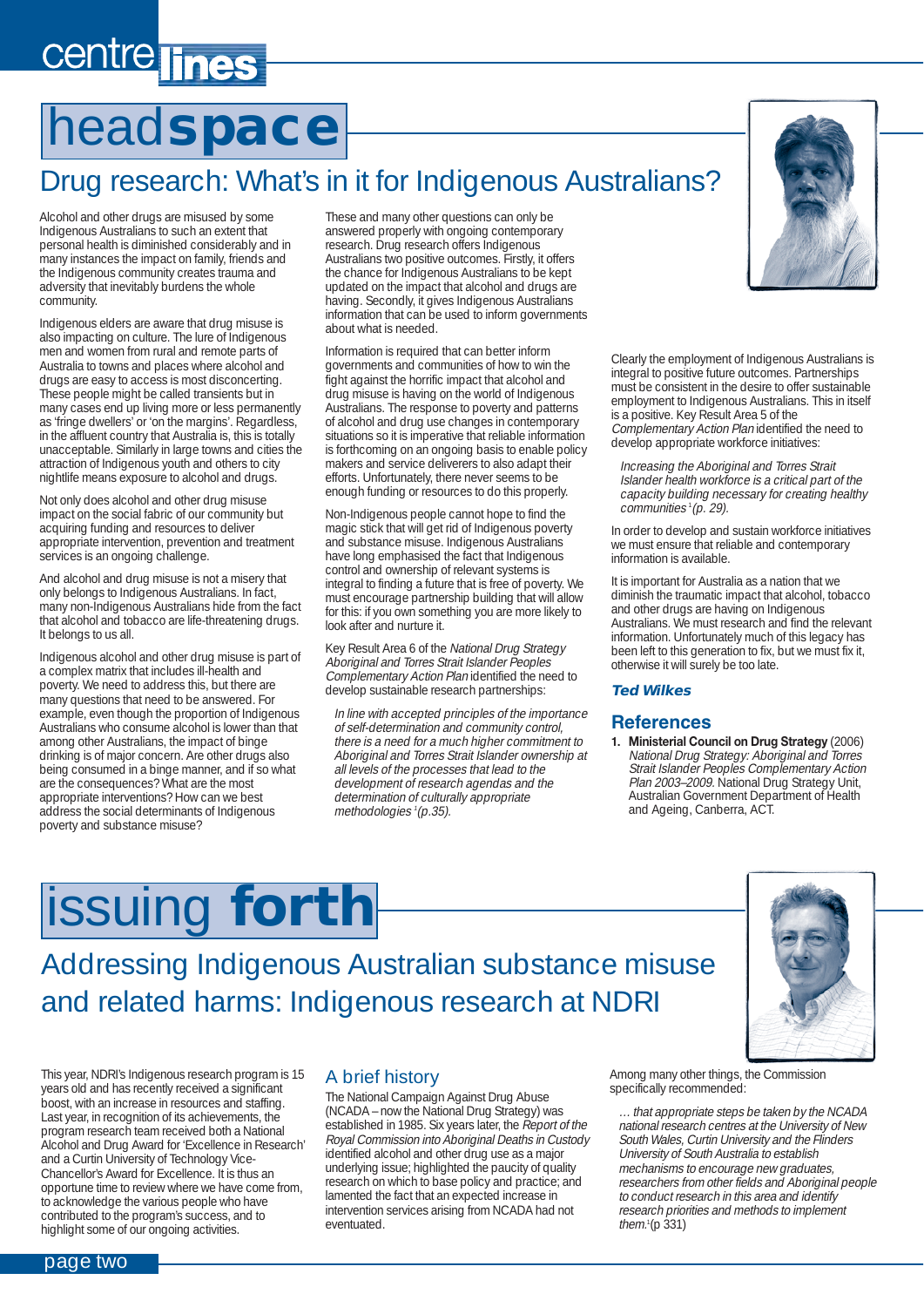# issuing **forth continued..**

In response to this, Professor David Hawks – then Director of the National Centre for Research into the Prevention of Drug Abuse (as NDRI was then known) – took the first steps to establish an Indigenous research program by re-allocating resources from the Centre's core grant to create two positions in the area. These positions were taken up by myself and Mary Drandich, an Indigenous Australian with a social work background who had previously worked for Noongar Alcohol and Substance Abuse Service (now Aboriginal Alcohol and Drug Service).

At the outset, we determined that the program should be based on the following principles – principles which have continued to guide our activities:

- Indigenous people should make the decisions about what research is to be conducted in their communities;
- research should be practically oriented;
- Indigenous people should be involved at all stages of the research process;
- the research process should include training of Indigenous people; and,
- research should be directed towards providing Indigenous people with information that empowers them in their quest for self-determination and the provision of appropriate services.

In establishing the priorities for the new research program, we took as our starting point the recommendations of the Royal Commission and supplemented these with consultations with key stakeholders from various Indigenous communitycontrolled organisations. Over the years we have also received important advice, first from Scott Wilson, and then Coralie Ober – Indigenous members of NDRI's Board of Management. Although there has been some variation in the wording of priority statements from time to time, they align with the three key result areas for the National Drug Research Institute as a whole, which are to:

- conduct high quality research that will contribute to the primary prevention of harmful drug use and the reduction of drug related harms;
- contribute to the building of national research capacity; and,
- disseminate research findings to a range of key stakeholders.

Some of our activities in these areas are highlighted in following sections.

After about 12 months, Mary Drandich moved on to a more senior position in an Indigenous communitycontrolled organisation and since that time occupants of the position have included Dawn Wallam (who went on to become CEO of Yorganup Childcare Aboriginal Corporation) and Brooke Sputoré, who made a significant contribution to the research program over several years.

The program received a boost in 1998 when – following a review of NDRI – the Commonwealth Department of Health and Aged Care (now Health and Ageing) amended the Institute's core funding agreement to include an extra \$100,000 per year to support Indigenous research activities. This enabled us to fund an additional position for an Indigenous person – occupied by Anna Stearne – and to undertake a number of developmental initiatives.

A significant proportion of the financial support for

the program has come from specific project grants and this has enabled us to fund additional positions, of varying duration, for both Indigenous and non-Indigenous staff members. Included among the former have been Kath Ryan, Lynnette Coyne, Kimberley Baird, Leah Councillor, Tuguy Esgin, Nathan Barrow, and Donna Campbell. As well as Brooke Sputoré, other non-Indigenous research staff members have included Deidre Bourbon and Phillipa Strempel.

The appointment of Professor Steve Allsop as Director of NDRI in 2005 provided a further boost to the Indigenous research program. As Director, Steve has actively worked to heighten the profile of the program, has sought additional resources to strengthen our activities, and is participating in a major new project in the area. His collaboration has led to the appointment this year of two additional Indigenous staff members who have extensive experience in the area – Associate Professor Ted Wilkes and Ms Violet Bacon.

#### Collaboration

Over the past 15 years, we have conducted over 30 research projects in collaboration with approximately the same number of Indigenous communitycontrolled organisations. Among these organisations are Tangentyere Council and Julalikari Council in the Northern Territory, the Aboriginal Drug and Alcohol Council in South Australia, and Albany Aboriginal Corporation, Kununurra-Waringarri Aboriginal Corporation and Aboriginal Alcohol and Drug Service in Western Australia.

Although a number of people have worked in the program over the years, at any one time the total number of staff members has been small. Given this, a key element in our output and success has been effective collaborative partnerships with other researchers. Foremost among these researchers has been Professor Sherry Saggers, Director of the Centre for Social Research at Edith Cowan, who holds an adjunct appointment with the Institute. Others include Dr David Atkinson from the University of Western Australia, Associate Professors Peter d'Abbs and Alan Clough now at James Cook University, Gill Shaw from Bowchung Health and Anthropological Services and Anne Mosey. As well as working with external research partners, we have also collaborated across program areas within NDRI and have enjoyed productive relationships with people such as Tanya Chikritzhs and Richard Pascal (resulting in the production of the first National Alcohol Indicators Bulletin dealing specifically with Indigenous issues<sup>2</sup>) and Wendy Loxley (on injecting drug use research<sup>3</sup>).

### Research

As indicated above, we have conducted over 30 primary and secondary research projects, utilising both qualitative and quantitative research methods. Projects have included: local level needs assessments and evaluations of intervention strategies; local and regional studies of the prevalence of substance use and associated factors; and reviews of the literature on various aspects of Indigenous substance misuse. An important theme running through much of this work has been a concern with the political and economic factors underlying Indigenous ill-health and substance misuse – the structural determinants. $4,5,6$ Among the most important projects have been:

• a comparative study of alcohol use among Indigenous peoples in Australia, New Zealand and Canada;

- an evaluation of the Tennant Creek liquor licensing restrictions;
- mapping the distribution of, and allocation of resources to, Indigenous substance misuse interventions;<sup>8</sup>
- a review of Indigenous substance misuse and primary health care;<sup>9</sup>
- the identification of elements of 'best practice' in Indigenous substance misuse interventions;<sup>10</sup> and
- a study of the policing implications of volatile substance misuse.<sup>1</sup>

### Capacity building

Capacity building has been an integral part of the Indigenous research program. Fiona Nichols completed a PhD12 and Brooke Sputoré a Master of Public Health degree<sup>13</sup> as part of the program, and Jane Ulrik is currently undertaking PhD research into the role of alcohol in loss and grief in the Alice Springs town camps. As well as higher degree training, we have created opportunities for both Indigenous and non-Indigenous staff members to undertake further study, and 'on-the-job' mentoring and training has also been provided. As part of this, Ed Garrison – who has a background in education and considerable experience working with Indigenous people – has been employed part-time specifically to provide academic support to Indigenous team members.

Beyond the Institute, we are collaborating in a fiveyear National Health and Medical Research Council funded project which aims to:

... develop a critical mass of Indigenous researchers undertaking high quality research into population health research priorities determined by Aboriginal and Torres Strait Islander people and to link research findings into policy and practice.<sup>14</sup>

Most research capacity building activities aim to build the capacity of individuals, or university-based units, to undertake research. However, two of our most exciting activities centre on building the capacity of Indigenous community-controlled organisations to conduct their own research. The first of these is a project funded by the Alcohol Education and Rehabilitation Foundation which provides support and training for an Indigenous research intern within Aboriginal Alcohol and Drug Service (AADS) in Perth. The position is occupied by Robyn Davis and the objective is to enable her, at the end of the project, to independently undertake basic research activities such as needs assessments and program evaluations on behalf of AADS.

The second of these activities has been the provision of training and support to Tangentyere Council in Alice Springs in the establishment its own research unit – the 'Tangentyere Research Hub'. This support is provided under a memorandum of understanding between Tangentyere Council, NDRI, the Centre for Social Research (Edith Cowan University) and the Centre for Remote Health (Charles Darwin and Flinders Universities). The Hub is staffed by local Indigenous people who, among other projects, have conducted a study of the attitudes of Alice Springs town camp residents to liquor licensing restrictions and a study of mobility between remote communities and Alice Springs town camps.15,16 They also trialled questions and conducted interviews for the 2006 Census of Population and Housing for the Australian Bureau of Statistics.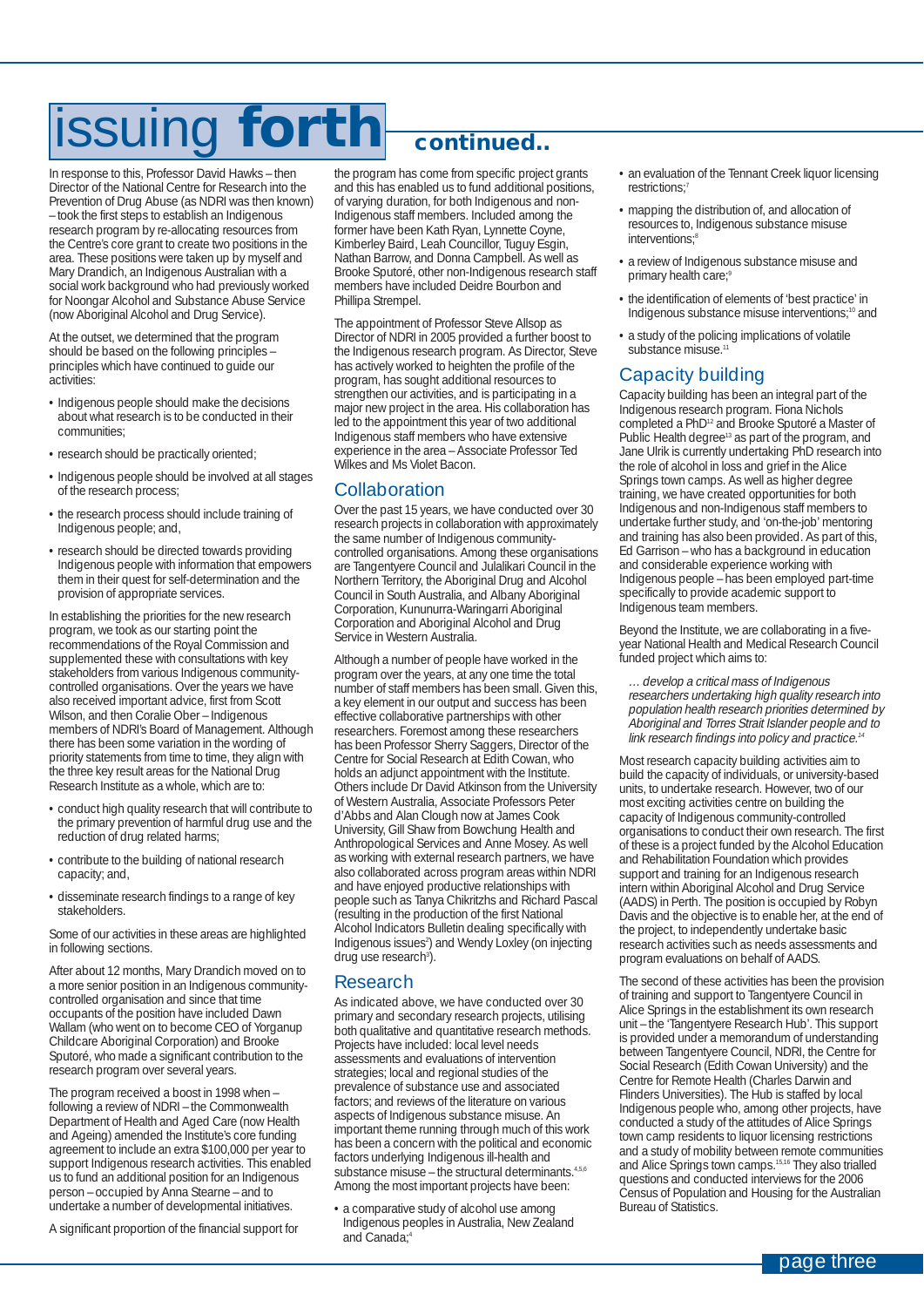# issuing **forth continued..**

### **Dissemination**

A major consideration in our program has been to ensure that the research undertaken has the greatest possible practical impact. It is generally beyond the capacity of researchers themselves to do this directly. However, it can be achieved indirectly by disseminating research findings as widely as possible to key stakeholders including: policy makers, practitioners, community interest groups, the general public and other researchers.

In this regard, the commissioned research which comprises a large proportion of the team's activities is particularly important. Research findings are more likely to be acted upon if projects are commissioned – whether by local Indigenous community organisations or large government agencies. Hence the predominance of such reports in our publication list (db.ndri.curtin.edu.au/publications.asp?areaid=2). While we have emphasised this type of publication, we have not ignored traditional academic publishing and some of our journal articles and book chapters have been widely cited and/or used by others in intervention development and teaching.<sup>4, 6,17,18</sup> In addition to this, the Office of Aboriginal and Torres Strait Islander Health funded the production of an edited volume which contained copies of key journal articles and book chapters written by team members.19 This was distributed free of charge nationally, including to all Indigenous communitycontrolled health and substance misuse services.

As an organisation, NDRI has long recognised that most of the stakeholders we are trying to reach are more likely to be accessible through the print and electronic media than they are through either journal articles or technical reports. For this reason, the Institute has created a full-time Communications Officer position, from which the program has benefited considerably. In the past ten years, there have been well over 100 reports in newspapers and on radio and television of the team's research.

### **Outcomes**

Our research has been widely cited in key policy documents and reports,20,21 and we have achieved demonstrable practical impacts at the local/regional, state/territory and national levels. These impacts include improved service delivery, greater community control over the availability of alcohol, and increased resource allocations. The most recent independent review of NDRI stated:

Its [NDRI's] leadership role, particularly in relation to research on alcohol, research with and for Aboriginal and Torres Strait Islander communities. and … cannabis, is widely acknowledged and highly valued (p. 10)<sup>22</sup>

and

there are now many examples of NDRI's work having resulted in structural changes and policy interventions in specific Aboriginal communities (p. 70).<sup>22</sup>

### The future

In retrospect, NDRI's Indigenous research program has had an impact well beyond that which might have been predicted from its limited resources and staff numbers. We are not, however, resting on our laurels and have commenced or, are about to commence, some exciting new activities. In January this year, with funding support from the Australian Government Department of Health and Ageing, we commenced the first stage of a three stage program under which we will sub-contract up to six projects aimed at enhancing the management of alcohol

problems among Indigenous people. We have also been contracted by the Queensland Aboriginal and Islander Health Council to conduct a review of the Indigenous community-controlled alcohol and other drugs sector in Queensland – a project that commenced in March. Additionally, as this piece was being written, we were advised by the National Indigenous Drug and Alcohol Committee that we had been awarded a contract to review current alcohol and other drug services for Indigenous Australians, including their funding levels and appropriateness, and to identify and assess unmet needs.

Our ability, as a team, to continue to attract important, practically-oriented research projects, the expansion of our staffing base (particularly Indigenous staffing), the further development of collaborative links within and beyond NDRI, the commitment to the program within NDRI as an organisation, and the recognition we have achieved among key stakeholders all bode well for the future. On this basis, we hope to continue making a significant contribution to the improvement of Indigenous Australian health and well-being.

### **Dennis Gray**

### **References**

- **1. Johnson, E. (Commissioner)** (1991) Royal Commission into Aboriginal Deaths in Custody: National Report, 5 vols. Australian Government Publishing Service, Canberra, ACT.
- **2. Chikritzhs, T., Pascal, R., Gray, D., Stearne, A.,** Saggers, S., Jones, P. (2007) Trends in alcoholattributable deaths among Indigenous Australians, 1998–2004. National Alcohol Indicators Bulletin No. 11. National Drug Research Institute, Curtin University of Technology, Perth, WA.
- **3. Gray, D., Saggers, S., Atkinson, D., Carter, M., Loxley, W., Hayward, D.** (2001) The Harm Reduction Needs of Aboriginal People Who Inject Drugs. National Drug Research Institute, Curtin University of Technology, Perth, WA.
- **4. Saggers, S., Gray, D.** (1998) Dealing With Alcohol: Indigenous Use in Australia, New Zealand and Canada. Cambridge University Press, Melbourne.
- **5. Gray. D., Saggers, S.** (2005) Indigenous health: the perpetuation of inequality. In Germov, J. (ed). Second Opinion: An Introduction to Health Sociology (3rd edn). Oxford University Press, Melbourne, pp. 111–128.
- **6. Saggers, S., Gray, D.** (2007) Defining what we mean (by the social determinants of health). In Carson, B., Dunbar, T., Chenhall, R., Baille, R. (eds). Social Determinants of Indigenous Health. Allen and Unwin, Sydney, pp. 1–20.
- **7. Gray, D., Saggers, S., Atkinson, D., Sputoré, B.A., Bourbon, D.** (2000) Beating the grog: an evaluation of the Tennant Creek liquor licensing restrictions. Australian and New Zealand Journal of Public Health 24 (1): 39–44.
- **8. Gray, D., Sputoré, B.A., Stearne, A., Bourbon, D., Strempel, P.** (2002) Indigenous Drug and Alcohol Projects 1999–2000. ANCD Research Paper No. 4. Australian National Council on Drugs, Canberra, ACT.
- **9. Gray, D., Saggers, S., Atkinson, D., Strempel, P.** (2004) Substance Misuse and Primary Health Care Among Indigenous Australians. Aboriginal and Torres Strait Islander Primary Health Care Review: Consultant Report No. 7. Australian Government Department of Health and Aging, Canberra, ACT.
- **10. Strempel, P., Saggers, S., Gray, D., Stearne, A.** (2004) Indigenous Drug and Alcohol Projects: Elements of Best Practice. ANCD Research Paper No. 8. Australian National Council on Drugs, Canberra, ACT.
- **11. Gray, D., Shaw, G., d'Abbs, P., Brooks, D., Stearne, A., Mosey, A., Spooner, C.** (2006) Policing, Volatile Substance Misuse, and Indigenous Australians. Monograph Series No. 16. National Drug Law Enforcement Fund, Mardon, SA.
- **12.Nichols, F.T.** (2002) Identity, Opportunity and Hope: An Aboriginal Model for Alcohol (and Other Drug) Harm Prevention and Intervention. Doctor of Philosophy Thesis. Curtin University of Technology, Perth, WA.
- **13. Sputoré, B.A.** (1999) Evaluation of Two East Kimberley Aboriginal Alcohol Intervention Programs. MPH Thesis. Curtin University of Technology, Perth, WA.
- 14. Lehmann, D. et al. (2004) Not Just Scholars but Leaders: Learning Circles in Indigenous Health. National Health and Medical Research Council Grant ID 323213.
- **15. Foster, D., Williams, R., Campbell, D., Davis, V., Pepperill, L.** (2006) 'Researching ourselves back to life': new ways of conducting Aboriginal alcohol research. Drug and Alcohol Review 25 (3): 213–217.
- **16. Foster, D., Mitchell, J., Ulrik, J., Williams, R.** (2005) Population Mobility in the Town Camps of Alice Springs: A Report Prepared by Tangentyere Council. Desert Knowledge Cooperative Research Centre, Alice Springs, NT.
- **17. Gray, D., Saggers, S., Sputoré, B., Bourbon, D.** (2000) What works? A review of evaluated alcohol misuse interventions among Aboriginal Australians. Addiction 95 (1): 11-22.
- **18. Gray, D., Saggers, S. Substance misuse. In Thomson N. (ed).** (2003) The Health of Indigenous Australians. Oxford University Press, Melbourne, pp. 158–185.
- **19.Gray, D., Saggers, S. (eds).** (2002) Indigenous Australian Alcohol and Other Drug Issues: Research from the National Drug Research Institute. National Drug Research Institute, Curtin University of Technology, Perth, WA.
- **20.Ministerial Council on Drug Strategy** (2006) National Drug Strategy: Aboriginal and Torres Strait Islander Peoples Complementary Action Plan 2003-2009. National Drug Strategy Unit, Australian Government Department of Health and Ageing, Canberra, ACT.
- **21.Northern Territory Government** (2004) Northern Territory Alcohol Framework: Interim Report. Northern Territory Government, Darwin, NT.
- **22.Australian Centre for Health Promotion, School of Public Health, The University of Sydney & Human Capital Alliance Pty Ltd** (2003) Evaluation of the Three Drug Research Centres of Excellence National Drug Research Institute (NDRI), National Drug and Alcohol Research Centre (NDARC), National Centre on Education and Training on Addiction (NCETA): Final Report. Australian Centre for Health Promotion, School of Public Health, The University of Sydney & Human Capital Alliance Pty Ltd, Sydney.

page four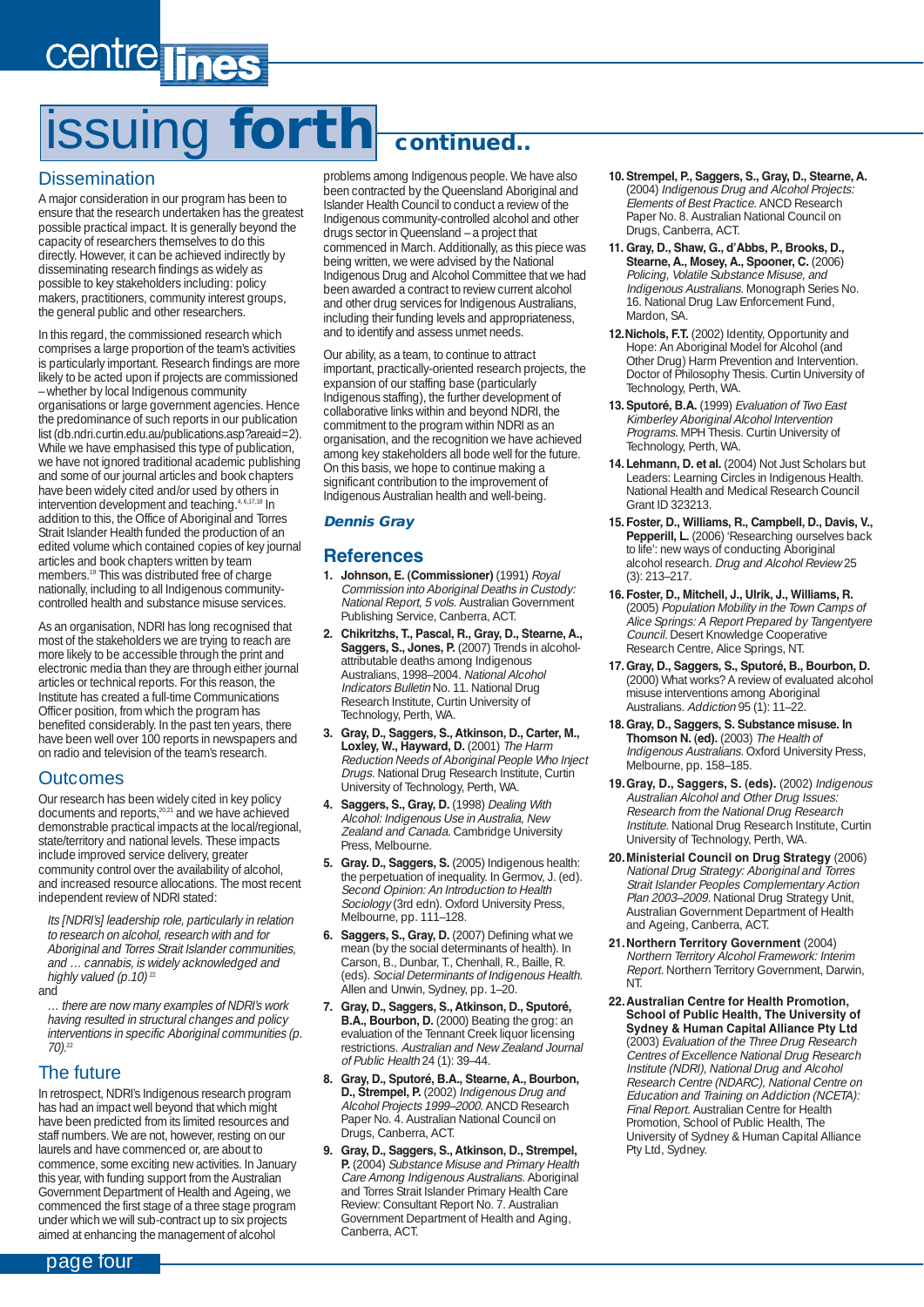# project **notes**

Improving understanding of psychostimulant-related harms in Australia: An integrated ethnoepidemiological approach

#### **David Moore, Paul Dietze, Lisa Maher, Gabriele Bammer and Michael Clatts**

The aims of this NHMRC-funded project are to:

- 1. Determine the cultural meanings and social contexts of psychostimulant use in three social networks of young people: (i) street-based injectors (Sydney); (ii) club drug users (Melbourne); and (iii) home-based recreational drug users (Perth). 2. Investigate the epidemiology of psychostimulant
- use and related harms in these social networks.
- 3. Integrate social, cultural and epidemiological data in order to identify the dynamics of the three drug markets in which network members participate and how these dynamics affect specific harms associated with psychostimulant use (eg, risk of blood-borne virus transmission, violence).
- 4. Recommend possible interventions for the prevention of psychostimulant-related harms based on improved understanding of the interaction of market dynamics and social networks.

Following a complex process of ethics approval from three institutions, the early stages of the research involved the recruitment of project staff (4 PhD students and two ANU integration researchers) and the development of the conceptual and methodological frameworks for the study.

Ethnographic field research began in December 2005 in Sydney and January 2006 in Perth and Melbourne. Across the three sites, almost 250 young psychostimulant users are participating in the ethnographic data collection and approximately 1,300 pages of observational field notes have been recorded. The first phase of ethnographic data collection ended in September 2006, to allow for a 2 month period of data review and preliminary analysis in order to identify emerging themes, to identify empirical gaps and to allow discussion around the development of a common interview schedule. To date, 10 in-depth interviews have been conducted. A first survey of 363 young psychostimulant users across the three sites was completed in March-May 2006. Preliminary analysis was undertaken to identify key trends in the survey data. Agent-Based Modelling (ABM) is being used to develop conceptual models of the agents (ie, drugs, actors, institutions, places) and relationships operating in each site. The models have been progressively refined during the past six months, with regular input of ethnographic data. As understanding of the dynamics observed in Melbourne, Perth, and Sydney improves, commonalities and overlaps between the case studies have started to emerge. A team meeting was held in October 2006, in which key preliminary themes in the ethnographic and epidemiological data collection, and in the ABM, were presented and discussed.

A second phase of ethnographic data collection began in December 2006. This phase is being informed by the findings of the first survey and the data review period, and, in addition to more targeted fieldwork, will include the conduct of a further 60-80 indepth interviews with research participants in the three sites. Analysis of the first-survey data is ongoing, and a revised instrument will be developed for a second survey, to be conducted in June-August 2007. This will be informed by analysis of the first survey and the findings of the second phase of ethnographic data collection. The ethnographic research will continue until April/May 2007 and the epidemiological research

until the conclusion of the second survey. Development of the ABM will continue throughout 2007, in order to further refine the conceptual models of, and across, the three sites. The research project is providing important data that will inform future interventions, improve multidisciplinary models for drug research, and build capacity to conduct cuttingedge public health research.

Due to ongoing and intense involvement in data collection, there are no publications arising to date. Two conference papers have been presented at national or international conferences; two more have been accepted for presentation in May 2007. One epidemiological paper is currently being prepared for publication. Two papers are in the early stages of preparation: one on trajectories of psychostimulant use, and one on ways of integrating multidisciplinary social research.

### Indigenous National Alcohol Indicators Project (Indigenous NAIP): An expansion of the National Alcohol Indicators **Project**

#### **Tanya Chikritzhs, Richard Pascal, Dennis Gray, Anna Stearne, Sherry Saggers and Paul Jones**

In November 2002 the former National Drug Strategy Aboriginal and Torres Strait Islander Peoples' Reference Group and the former National Expert Advisory Committee on Alcohol (NEACA) held a joint meeting to develop a series of key priority actions to address gaps in the evidence base supporting Indigenous alcohol harm reduction initiatives. One of the priorities identified was the need for indicators of alcohol related harms specific to Indigenous Australians in order to allow the timely and reliable measurement of the effectiveness of policies and interventions. This will better facilitate targeting of resources to areas of greatest need.

This project (Indigenous NAIP) was devised as an expansion of NAIP, a nationally co-ordinated project aimed at tracking and reporting on trends in alcohol related harm in Australia at national, state and local levels. A feasibility study was conducted to assess whether the NAIP methodology and data could be applied to report specifically on Indigenous populations and revealed that despite limitations on existing data, Indigenous NAIP was a viable and worthwhile endeavour

The Indigenous NAIP brings together two NDRI research teams, one concerned with research on alcohol and drug issues among Indigenous Australians and the other with the analysis of national alcohol indicators. The project is supported by an Advisory Group including Associate Professor Ted Wilkes (Chair of the National Indigenous Drug and Alcohol Committee, NIDAC), Scott Wilson (Co-Deputy Chair of NIDAC) and Coralie Ober (Co-Deputy Chair of NIDAC).

Published in January 2007, Bulletin 11 (Trends in alcohol-attributable deaths among Indigenous Australians, 1998-2004) documents trends in alcoholattributable deaths among Indigenous Australians between 1998-2004. It reveals that an estimated 1145 Indigenous Australians died from alcohol-attributable injury and disease in the first five years of this decade. Indigenous males were more likely to die from suicide and alcoholic liver cirrhosis, while females were more likely to die from alcoholic liver cirrhosis and haemorrhagic stroke. The average age of death from an alcohol-attributable cause was about 35 years. Rates were presented according to regional

boundaries designated by (former) ATSIC zones, as opposed to only state and territory jurisdictions – the former being of greater relevance to Indigenous communities than the latter.

The NAIP has produced another 10 Bulletins and a major report examining a range of alcohol-related issues including; alcohol-related harms (Bulletins 1- 2,5 and report); patterns of consumption (Bulletins 3- 4 and report); consumption and harms among young people (Bulletins 6-7); and, consumption and harms among older Australians (Bulletins 8-10). The latest Bulletin is the first to report on levels of harm specific to Indigenous Australians.

Copies of all NAIP Bulletins are available on the NDRI website (www.ndri.curtin.edu.au) and hard copies can be obtained on request.

### Kalgoorlie Alcohol Action Project

### **Fredrik Welander, Andreia Schineanu and Richard Midford**

The Kalgoorlie Alcohol Action Project (KAAP) is a 3<sup>1</sup>/<sub>2</sub> year, whole-of-community, evidence driven initiative that aims to reduce the high rate of alcohol related harm in the Kalgoorlie-Boulder community. The project, which was initiated through a partnership between the Western Australian City of Kalgoorlie-Boulder and NDRI, is based on the idea that most alcohol related harms, such as road crashes and assaults, are caused by moderate drinkers who sometimes drink in a high-risk way.

During the latter part of 2006, NDRI project staff based in Kalgoorlie-Boulder completed a baseline survey, with some surprising results indicating that local women binge drink almost three times more than the State average and men twice as often as the State average. Overall, men drink more alcohol than women, but they tend to spread it over the entire week, while women mostly tend to binge drink at weekends. Alcohol related violence was identified as the main problem and was also the problem perceived to have worsened during the past 12 months. Overall, the knowledge of alcohol related harm and its impact on the community is very low and the most immediate task of the project is to run awareness campaigns at various levels in the community.

As a first step towards addressing some of the issues raised by this survey, an intervention was carried out before the Christmas holiday period to increase community knowledge about alcohol related harm. Under the banner of take AIM, (take Alcohol In Moderation), 2000 party smart packs were distributed through liquor outlets and various workplaces in the community. The packs contained an information booklet specially developed for the project to provide information in an easygoing, non-judgmental way. The information focused on issues such as women and alcohol, men and alcohol, sex life, youth and alcohol, parental information, alcohol and the law, and party smart tips. Contents for the packs were donated from various local businesses such as VideoEzy, WaterCorporation, Health Department, RoadWise, Chicken Treat, Goldfields Women's Health Care Centre and Red Rooster. Concurrent with the distribution of the party smart pack, a radio advertisement campaign on Radio West/Hot FM addressed various topics such as the use of designated drivers, spacing alcoholic drinks, staying hydrated, and drink spiking. The Christmas campaign is currently being evaluated.

The second major intervention, currently in preparation, focuses on a younger audience. The main component will be a poster design competition aimed at high school students in years 8-12 with take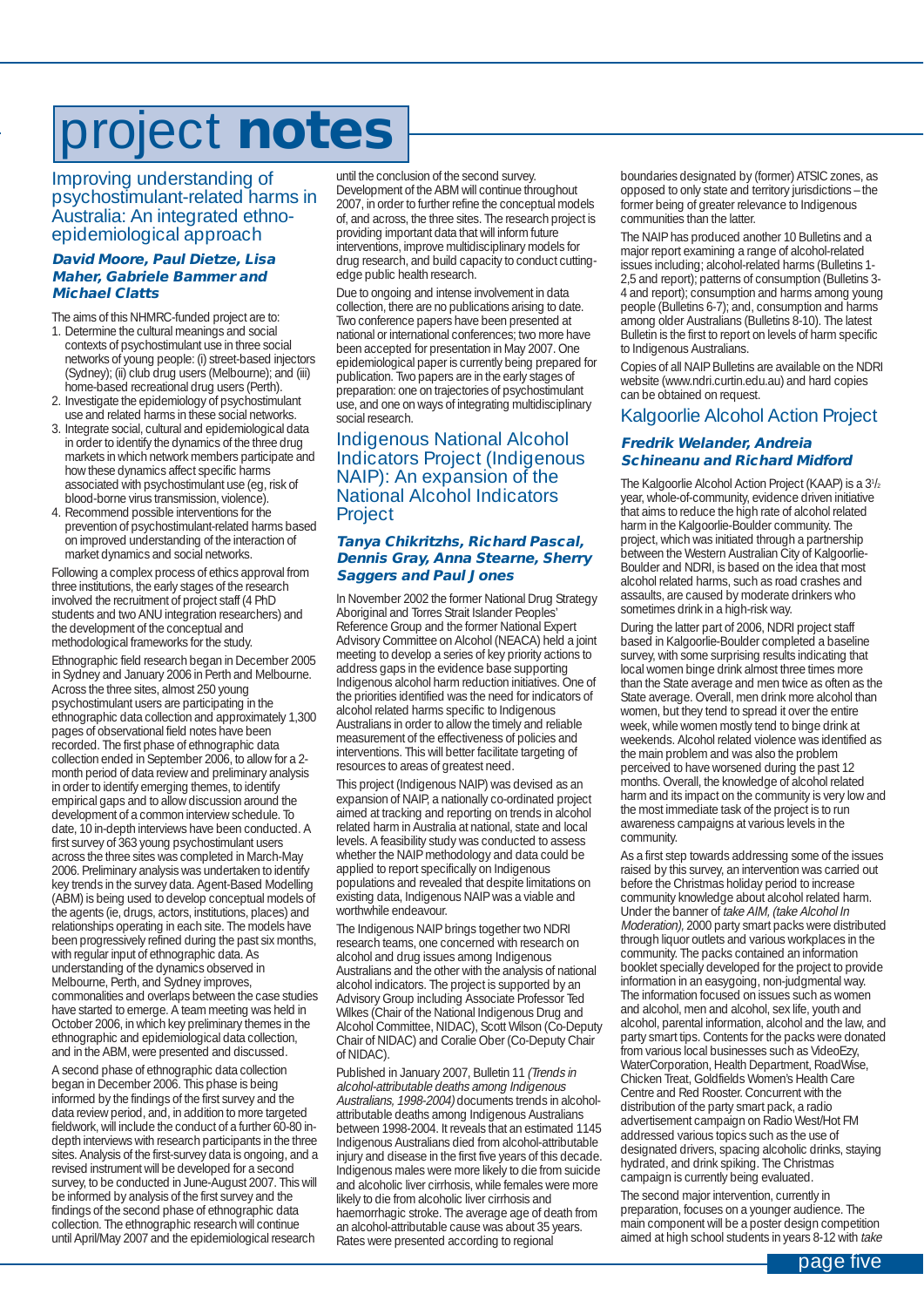# centre lines

# project **notes continued..**

AIM again the theme. Entrants will have the choice of an Indigenous and non-Indigenous theme and then can choose one of five different topics. The aim of this campaign is to get students to discuss and reflect on issues related to alcohol use and to identify ways of dealing with alcohol related issues. The winners and runners up will receive prizes, as will the winning entrants' schools. The posters will be used for promotional purposes during the remainder of the project. The poster art campaign will be a collaborative effort with other community groups. As such, it has the additional aim of strengthening local networks.

### The Tertiary Health Research Intervention Via Email (THRIVE)

#### **Peter Howat, Alexandra McManus, Bruce Maycock, Kyp Kypri and Jonathan Hallett**

Alcohol related problems associated with hazardous and harmful drinking pose the greatest drug related

# ab**stracts**

A micro-environmental intervention to reduce the harms associated with drug-related overdose: Evidence from the evaluation of Vancouver's safer injection facility

### **Thomas Kerr, Will Small, David Moore and Evan Wood**

### International Journal of Drug Policy, 2007, 18, (1), pp 37-45

Background: Conventional drug overdose prevention strategies have been criticised for failing to address the macro- and micro-environmental factors that shape drug injecting practices and compromise individual ability to reduce the risks associated with drug-related overdose. This in turn has led to calls for interventions that address overdose risks by modifying the drug-using environment, including the social dynamics within them. Safer injection facilities (SIFs) constitute one such intervention, although little is known about the impact of such facilities on factors that mediate risk for overdose.

Methods: Semi-structured qualitative interviews were conducted with 50 individuals recruited from a cohort of SIF users in Vancouver, the Scientific Evaluation Of Supervised Injecting (SEOSI). Audio recorded interviews elicited injection drug users' (IDU) accounts of overdoses as well as perspectives regarding the impact of SIF use on overdose risk and experiences of overdose. Interviews were transcribed verbatim and a thematic analysis was conducted.

Results: Fifty IDU, including 21 women, participated in this study. The perspectives of participants suggest that the Vancouver SIF plays an important role in mediating various risks associated with overdose. In particular, the SIF addresses many of the unique contextual risks associated with injection in public spaces, including the need to rush injections due to fear of arrest. Further, SIF use appears to enable overdose prevention by simultaneously offsetting

risk to youth, including tertiary students. In addition tobacco use continues at significant levels for some groups. Accessing tertiary students for

epidemiological and intervention research is difficult because of traditionally low response rates. Internetbased methods have been shown to produce high survey response rates in this population group, and can be used to deliver interventions that address risktaking behaviours such as hazardous and harmful alcohol consumption and illicit drug use.

Funded by Healthway for three years (2006 – 2008), THRIVE is a project of the WA Centre for Health Promotion Research at Curtin University of Technology, in collaboration with the Centre for Behavioural Research in Cancer Control, and the University of Newcastle. The overall aim of the project is to develop and trial the use of the Internet for epidemiological and intervention research in relation to a program aimed at reducing hazardous and harmful drinking and tobacco use by university students. The target group consists of fulltime undergraduate students enrolled at Curtin.

The project is being conducted in three stages. Stage 1 involved formative research consisting of a series of focus groups to assess the students perceptions of safe and unsafe drinking behaviours and their experience of alcohol use. Their views were also solicited on how to make an Internet intervention relevant to students. This stage was completed in 2006.

Stage 2 involved the modification of a valid internetbased survey instrument for the Australian tertiary environment, and an epidemiological survey of all relevant students. This was carried out at the beginning of the 2007 academic year.

Stage 3 consists of the development and implementation of an Internet-based intervention. The implementation of the intervention in a randomised control trial commenced in the first week of March 2007 and is scheduled to be completed by September 2007. An additional post-test survey will be carried out in October 2007.

potential social risks associated with injecting alone and injecting in the presence of strangers. The immediate emergency response offered by nurses at the SIF was also valued highly, especially when injecting adulterated drugs and drugs of unknown purity and composition.

Conclusion: The perspectives of IDU participating in this study suggest that SIFs can address many of the micro-environmental factors that drive overdose risk and limit individual ability to employ overdose prevention practices. Although challenges related to coverage remain in many settings, SIFs may play a unique role in managing overdoses, particularly those occurring within street-based drug scenes.

### Magazine alcohol advertising compliance with the Australian Alcoholic Beverages Advertising Code

#### **Rob Donovan, Peter Howat, Kati Donovan and Narelle Weller**

#### Drug and Alcohol Review, 2007, (26) pp 73-81

The study assessed the frequency and content of alcoholic beverage advertisements and sales promotions in magazines popular with adolescents and young people in Australia, and to assess the extent to which the ads complied with Australia's selfregulatory Alcoholic Beverages Advertising Code (ABAC). Alcohol advertisements and promotion were identified in a sample of 93 magazines popular with young people. The identified items were coded against 28 measures constructed to assess the content of the items against the five sections of the ABAC. Two thirds of the magazine contained at least one alcohol advertisement or promotion with a total of 142 unique items identified: 80 were brand advertisements and 62 were other types of promotional items (i.e., sales promotions, event sponsorships, cross promotions with other marketers and advertorials).

It was found that 52% of the items appeared to contravene at least one section of the ABAC. The two major apparent breaches related to section B - the items having a strong appeal to adolescents (34%) and to section C - promoting positive social, sexual and psychological expectancies of consumption (28%). It was also found that promotional items appeared to contravene the ABAC as often as did advertisements. It is concluded that the self-regulating system appears not to be working for the alcoholic beverages industry in Australia and that increased government surveillance and regulation should be considered, giving particular emphasis to the inclusion of promotional items other than brand advertising.

### What is this thing called motivational interviewing?

#### **Steve Allsop**

### Addiction, 2007, 102, pp 343-345

Motivational interviewing (MI) is a clinical approach that has been widely adopted and adapted for use with a diverse range of clients. Unfortunately, interpretation of the accumulated evidence is not helped by diverse descriptions of what MI is and is not. Determining the fidelity of MI has been difficult due to three main (related) factors: first, adoption of MI has advanced with a limited theoretical base; secondly, there has been a lag in the development of reliable and practical instruments and methods that allow assessment of training and supervision outcomes and application of the technique and spirit of MI; and thirdly, many research reports either fail to give sufficient detail to determine treatment fidelity and/or claim to use MI but fail to adhere to critical principles and techniques. In order to build and reliably interpret the evidence for MI, there is a need to have agreed definitions, to assess fidelity in application and to understand the processes by which MI is alleged to affect clinical outcomes. If we do not endeavour to explore these complex issues, there is the risk that this valuable clinical approach will be diluted to a folk science, or craft, adopted and adapted by the whims or persuasions of individual advocates.

page six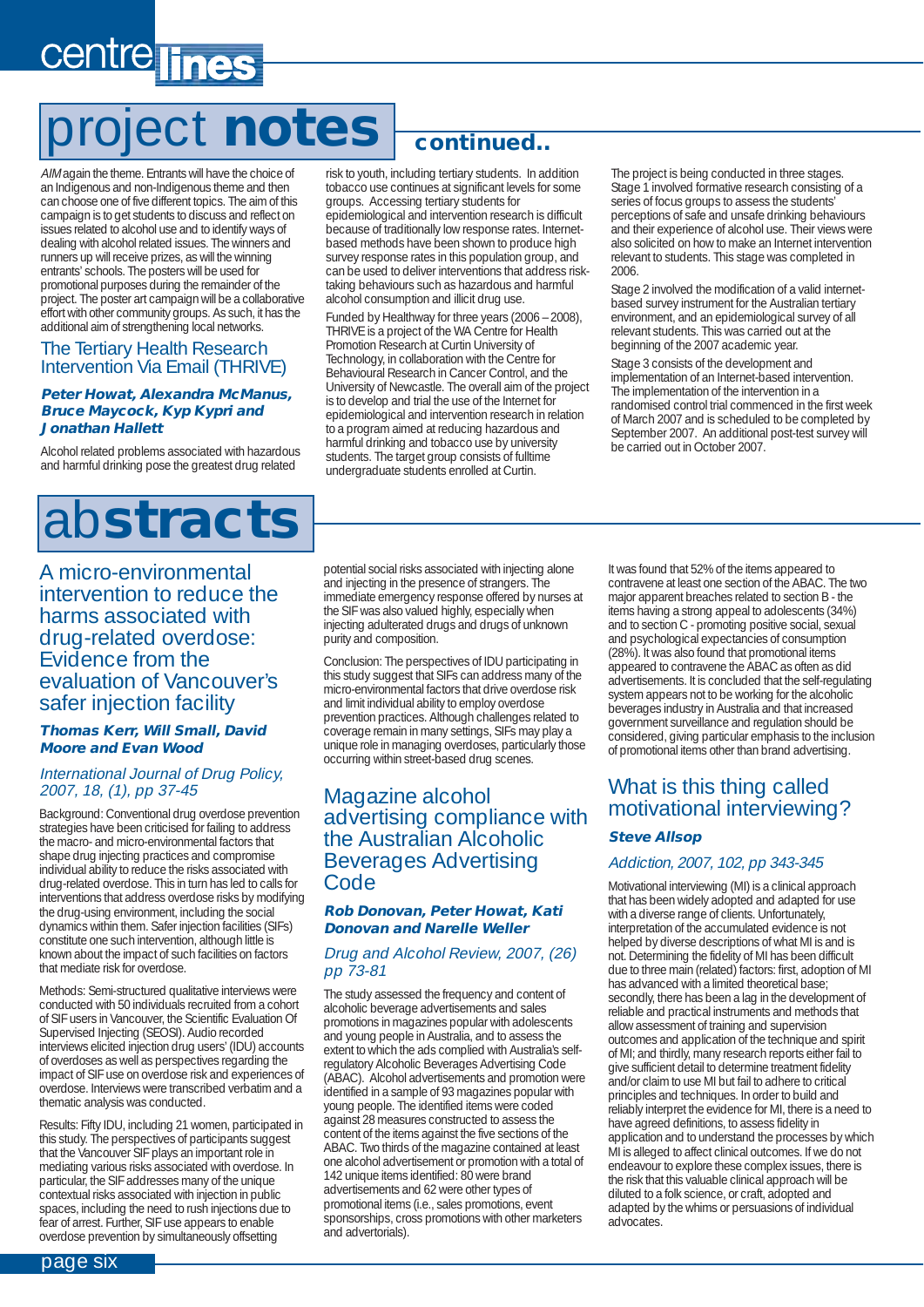# recent **publications**

### MONOGRAPHS AND TECHNICAL REPORTS

**Brown, G., Maycock, B., Burns, S. and Lobo, R.** (2006) Peer-based Outreach Programs and Same Sex Attracted Youth (POSSAY). WA Centre for Health Promotion Research, Curtin University of Technology, Perth.

### **Chikritzhs, T., Pascal, R., Gray, D., Stearne, A.,** Saggers, S. and Jones, P. (2007) Trends in alcohol-

attributable deaths among Indigenous Australians, 1998-2004. National Alcohol Indicators, Bulletin 11. National Drug Research Institute, Curtin University of Technology, Perth.

#### **Drugs and Crime Prevention Committee - Parliament of Victoria** (2006) Inquiry into

Misuse/Abuse of Benzodiazepines and other Pharmaceutical Drugs. Consultants and chapter writers Allsop, S., Lenton, S., Carruthers, S, and Fetherston, J. (2006). No. 223 Session 2003-2006. Authority Government Printer for the State of Victoria, Melbourne.

### **Fillmore, K., Stockwell, T.R., Kerr, W., Chikritzhs, T.**

and Bostrom, A. (2006) Systematic error in prospective studies of alcohol use and mortality risk: a meta-analysis of prospective mortality studies and reestimation of the impact of alcohol on premature mortality in Australia. National Drug Research Institute, Perth.

### **Howat, P., Maycock, B., Sleet, D., Lower, T. and**

**Elder, R.** (2006) Preventing alcohol related problems: A review of the effectiveness of health promotion interventions. Report for the International Union of Health Promotion and Education/WHO. Curtin University of Technology, Perth.

#### **Sunderland, B., Burrows, S., Joyce, A., Howat, P., McManus, A. and Maycock, B.** (2006) Supporting the Health Promotion Role of a Pharmacist in a Small Town Setting - A Preliminary Project Design. School of Pharmacy, Curtin University of Techonology, Perth.

### PUBLISHED ARTICLES, CHAPTERS AND BOOKS

**Allsop, S.** (2006) What is this thing called motivational interviewing? Addiction, 102, (3), pp 343-345.

**Amonini, C. and Donovan, R.** (2006). Perceptions of morality and adolescent use of alcohol, tobacco and marijuana. Health Education Research, 21, (2), pp 276-286.

**Binns, C.W. and Giglia, R.** (2006). Alcohol and lactation: A systematic review. Nutrition & Dietetics, 63, (2), pp 103-116.

**Binns, C.W. and Giglia, R.** (2006). Maternal cigarette smoking and breastfeeding duration. Acta Paediatrica, 95, (11), pp 1370-4.

**Binns, C.W., Giglia, R. and Alfonso, H.** (2006) Which women stop smoking during pregnancy and the effect on breastfeeding duration. BMC Public Health, (6). pp 195.

**Burke, V., Lee, A., Zhao, Y., Hunter, E., Spargo, R.M., Gracey, M., Smith, R.M., Beilin, L.J. and Puddey, I.B.** (2007) Health-related behaviours as predictors of mortality and morbidity in Australian Aborigines. Preventive Medicine, 44, (2), pp 135-142.

**Chikritzhs, T.** (2007). Book review: Bar Wars by Phil Hadfield. Drug and Alcohol Review, 26, (1), pp 104- 105.

**Chikritzhs, T. and Brady, M.** (2007) Letter to editor: Postscript to "Fact or fiction: a critique of the National Aboriginal and Torres Strait Islander Social Survey 2002", 26, pp 221-222.

#### **Degenhardt, L., Black, E., Breen, C., Bruno, R., Kinner, S., Roxburgh, A., Fry, C., Jenkinson, R., Ward, J., Fetherston, J., Weekley, J. and Fischer, J.** (2006) Trends in morphine prescriptions, illicit morphine use and associated harms among regular

injecting drug users in Australia. Drug and Alcohol Review, 26, (5), pp 403-412.

### **Donovan, R., Howat, P., Donovan, K. and Weller, N.**

(2007) Magazine alcohol advertising compliance with the Australian Alcoholic Beverages Advertising Code. Drug and Alcohol Review, (26). pp 73-81.

**Donovan, R., Jalleh, G. and Carter, O.** (2006) Tobacco industry smoking prevention advertisements' impact on youth motivation for smoking in the future. Social Marketing Quarterly, 12,  $(2)$ , pp  $\bar{3}$ -13.

**Donovan, R., Jalleh, G., Stewart, S. and Sullivan, D.** (2006) Is there public support for banning smoking in motor vehicles? Tobacco Control, 15, pp 71.

**Hallett, J., Howat, P., Maycock, B., McManus, A. and Kypri, K.** (2006). From Babies to Blokes: The Making of Men. Male University Student Perceptions of Alcohol Use. Promaco Conventions Pty Ltd.

**Kerr, T., Small, W., Moore, D. and Wood, E.** (2007) A micro-environmental intervention to reduce the harms associated with drug-related overdose: Evidence from the evaluation of Vancouver's safer injection facility. International Journal of Drug Policy, 18, (1), pp 37-45.

Lee, A. and Hamilton, G. (2006) Multilevel logistic regression modelling with correlated random effects: Application to the Smoking Cessation for Youth Study. Statistics in Medicine, 25, (22), pp 3864-3876.

**Saggers, S. and Gray, D.** (2007) Social determinants of health: Defining what we mean. In Carson, B., Dunbar, T., Chenhall, R. and Bailie, R. (eds.) The Social Determinants of Aboriginal Health. Allen & Unwin, Sydney. pp. 1-20.

**Sunderland, B., Burrows, S., Joyce, A., McManus, A. and Maycock, B.** (2006) Rural pharmacy not delivering on its health promotion potential. Australian Journal of Rural Health, (14). pp 166-199.

### **Regional Perspectives in Practice**



### **11 - 13 July 2007**

**University of South Australia, Centre for Regional Engagement, Whyalla, South Australia**

The **Drug & Alcohol Nurses of Australasia 2007 Conference** aims to provide a forum for health professionals to discuss innovations in the Alcohol and Other Drugs field, and evidence which impacts on clinical practice on a daily basis.

**Further information: www.danaconference.com or (07) 3334 4400**



### **18-19 September 2007 Perth, Western Australia**

### The **16th Western Australian Drug and Alcohol Symposium** will present

evidence-based research and practice in treatment including policy, prevention, pharmacotherapies, harm reduction and law enforcement.

**Further information: www.woww2007.com**